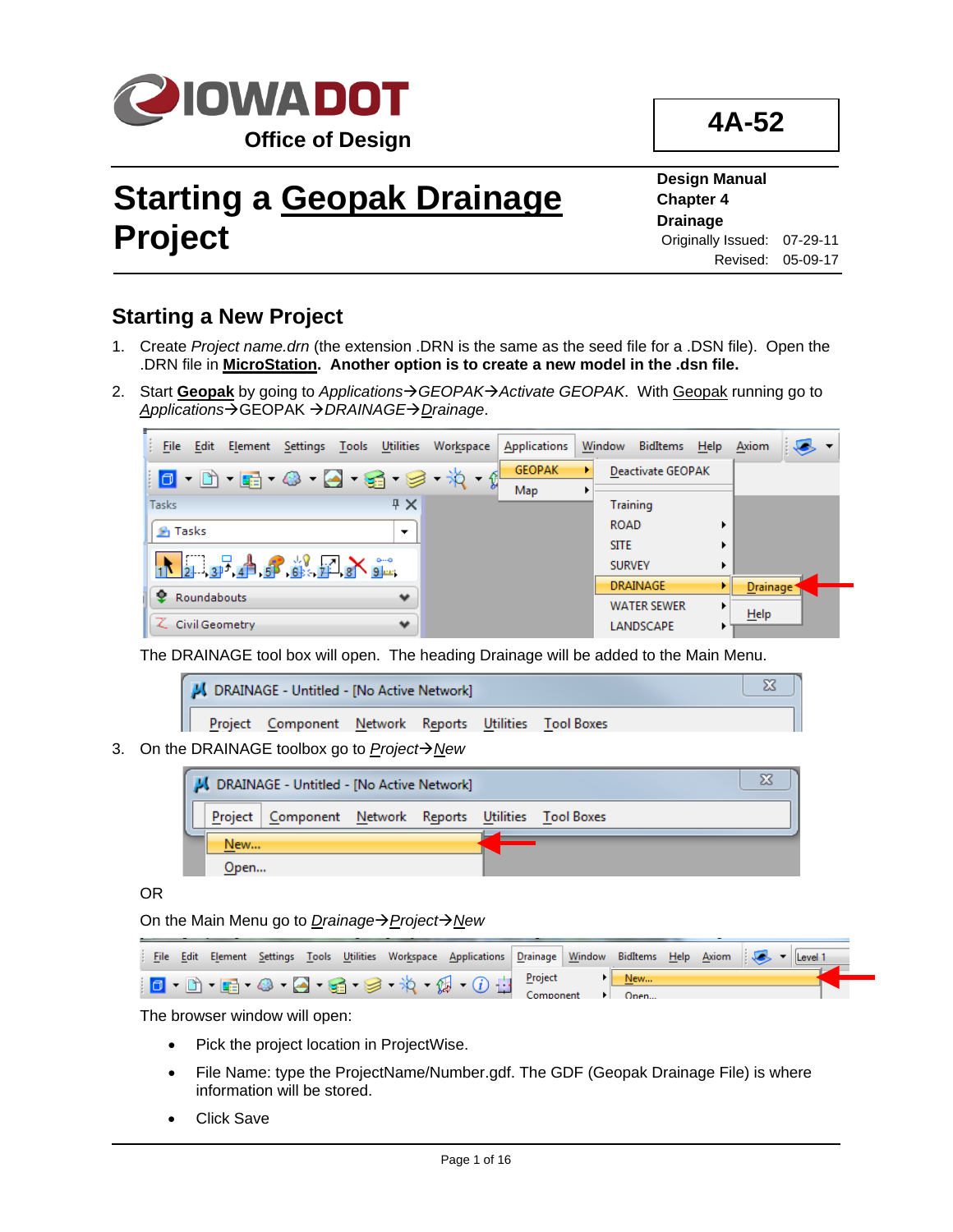## **Setting Preferences**

With the project open, go to **Project** $\rightarrow$  Preferences

|                | J DRAINAGE - Cheslea Creek.gdf - [No Active Network] |  |                      | 23 |
|----------------|------------------------------------------------------|--|----------------------|----|
| <b>Project</b> | Component Network Reports                            |  | Utilities Tool Boxes |    |
| New            |                                                      |  |                      |    |
| Open           |                                                      |  |                      |    |
| Save           |                                                      |  |                      |    |
| Save As        |                                                      |  |                      |    |
| Preferences    |                                                      |  |                      |    |
|                | Drainage Library                                     |  |                      |    |

The Preferences window will appear. Go to *File*→ Open and browse to the Preferences.dpf file located in the PWMain\Documents\Standards\RoadDesign\Civil\Drainage\ folder. This file presets several Preferences settings.

| Preferences - Project Components |                              |  |  |  |  |  |
|----------------------------------|------------------------------|--|--|--|--|--|
| File                             |                              |  |  |  |  |  |
| )pen                             | Drainage Library File (DLB): |  |  |  |  |  |

## **Units**

Use this dialogue box to set the appropriate units for the project. The Preferences.dpf file sets the units to English as the default.

| <b>M</b> Preferences - Units                                                                                                                                                                                                                                                                                             |                                                                                                                                                                                             | $\boldsymbol{\mathbb{X}}$<br>$\Box$<br>$\Box$                                                                                                                                                              |
|--------------------------------------------------------------------------------------------------------------------------------------------------------------------------------------------------------------------------------------------------------------------------------------------------------------------------|---------------------------------------------------------------------------------------------------------------------------------------------------------------------------------------------|------------------------------------------------------------------------------------------------------------------------------------------------------------------------------------------------------------|
| <b>File</b>                                                                                                                                                                                                                                                                                                              |                                                                                                                                                                                             |                                                                                                                                                                                                            |
| Options<br>Units<br>Project Components<br><b>Rainfall Parameters</b><br>Land Use Options<br><b>Frequency Options</b><br><b>Intensity Option</b><br><b>Junction Losses</b><br><b>Inlet Options</b><br>Node Options<br>Link Options<br>Profile Options<br>Plan Symbology<br><b>Updates</b><br>Save Options<br>ОΚ<br>Cancel | ◉ English<br>Drainage Area = Acres<br>Length = Feet<br>Dimension = Feet<br>$Depth = Feet$<br>Discharge = Cubic Feet per Second<br>Velocity = Feet per Second<br>Intensity = Inches per Hour | Metric<br>Drainage Area = Hectares<br>Length = Meters<br>$Dimension = Meters$<br>Depth = Meters<br>Discharge = Cubic Meters per Second<br>Velocity = Meters per Second<br>Intensity = Millimeters per Hour |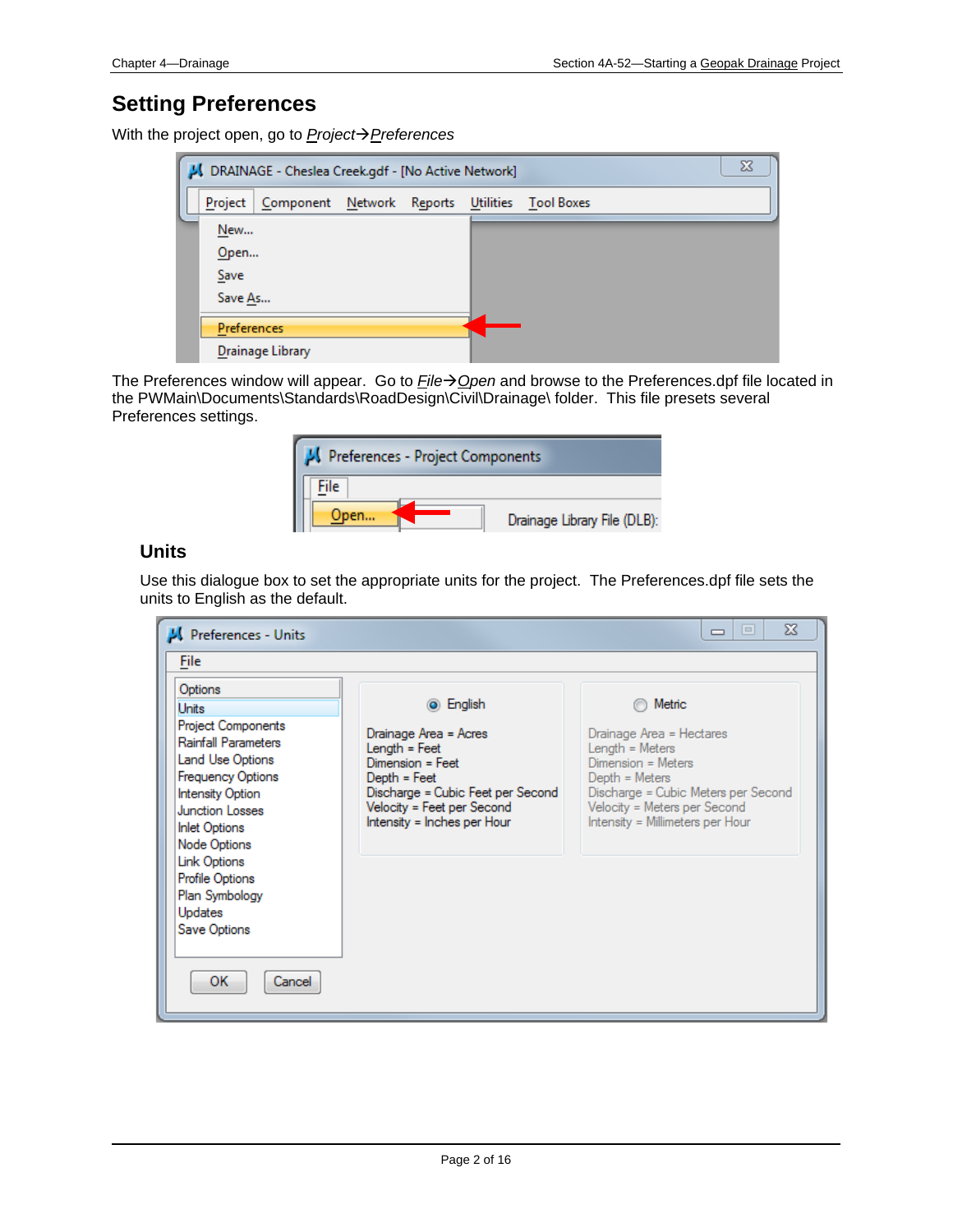## **Project Components**

Use this dialog box to define the location of the files required for a project. Fill in the items shown and leave the others blank.

| M Preferences - Project Components               |                                    |                                                                  |                  |  |
|--------------------------------------------------|------------------------------------|------------------------------------------------------------------|------------------|--|
| File                                             |                                    |                                                                  |                  |  |
| Options                                          |                                    | Drainage Library File (DLB):   pw:\Standards\RoadDesign\Civil\Dr | Q                |  |
| Units                                            | GPK Job Number:                    | Q<br>122                                                         | User Preferences |  |
| Project Components<br><b>Rainfall Parameters</b> |                                    | Drainage Cell Library:   pw:\Standards\RoadDesign\Microst        | Q                |  |
| Land Use Options                                 | Criteria Directory:                |                                                                  | Q                |  |
| <b>Frequency Options</b><br>Intensity Option     | DDB:                               | pw:\Standards\RoadDesign\Civil\Dr                                | Q                |  |
| <b>Junction Losses</b>                           |                                    |                                                                  |                  |  |
| <b>Inlet Options</b>                             | Water and Sewer Project:           |                                                                  | Q                |  |
| Node Options<br>Link Options                     | Superelevation Shapes File:        | pw:\Projects\1712201007\Design\1                                 | Q                |  |
| Profile Options                                  | Site Project:                      |                                                                  | Q                |  |
| Plan Symbology<br><b>Updates</b><br>Save Options | Original Ground<br><b>TIN File</b> | pw:\Projects\1712201007\Photo\1;                                 | Q                |  |
| ОΚ<br>Cancel                                     | Design Surface<br><b>TIN File</b>  | pw:\Projects\1712201007\Design\1                                 | Q                |  |
|                                                  |                                    |                                                                  |                  |  |

#### **Drainage Library File (DLB):**

PWMain\Documents\Standards\RoadDesign\Civil\Drainage\Drainage\_library.dlb. This is preset by the Preferences.dpf file. The Drainage\_library.dlb file contains rainfall intensity tables specific to the Iowa DOT, and land use tables. It also contains settings for nodes (intakes, junctions, and aprons) and links (pipes) specific to the Iowa DOT. It also contains spread sections that can be created by designers. The Drainage\_library.dlb file can be accessed by going to *ProjectDrainage Library*.

| Project     | Component        | Network Reports |  | Utilities Tool Boxes |
|-------------|------------------|-----------------|--|----------------------|
| New<br>Open |                  |                 |  |                      |
| Save        |                  |                 |  |                      |
| Save As     |                  |                 |  |                      |
| Preferences |                  |                 |  |                      |
|             | Drainage Library |                 |  |                      |

The following dialogue box will appear: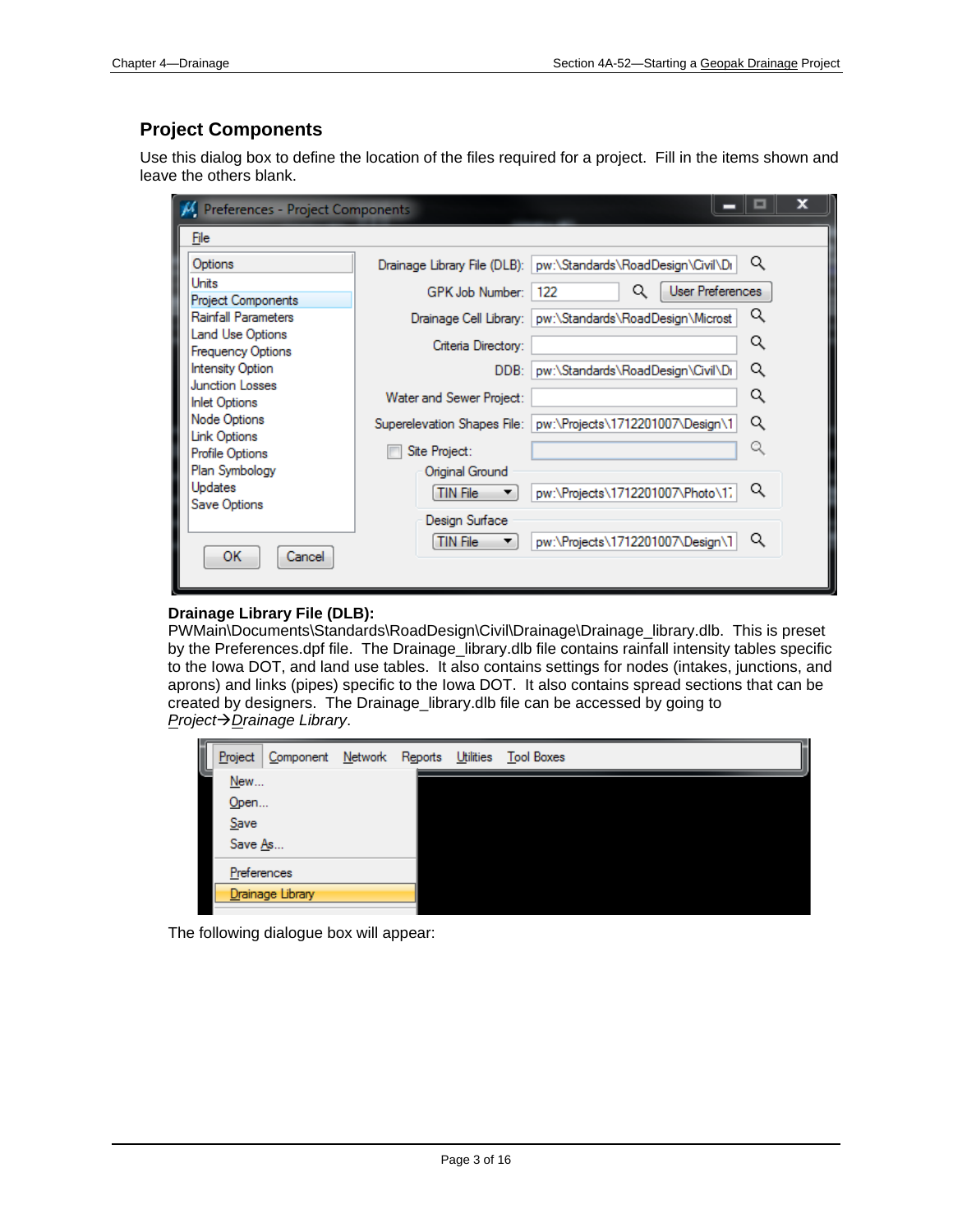| Drainage Library - \Civil\Drainage\Drainage_library.dlb  |                    |   |
|----------------------------------------------------------|--------------------|---|
| File Edit                                                |                    |   |
| Rainfall<br>Land Use    Nodes    Links    Spread Section |                    |   |
| <b>Element ID</b>                                        | Description        |   |
| Region 9                                                 | Southeast lowa     |   |
| Region 8                                                 | South Central lowa | ħ |
| Region 7                                                 | Southwest lowal    |   |
| Region 6                                                 | East Central lowa  |   |
| Region 5                                                 | Central lowa       |   |
| Region 4                                                 | West Central lowa  |   |
| Region 3                                                 | Northeast lowa     |   |
| Region 2                                                 | North Central lowa |   |
| Region 1                                                 | Northwest lowa     |   |
|                                                          |                    |   |
|                                                          |                    |   |
|                                                          |                    |   |
|                                                          |                    |   |
|                                                          |                    |   |

Designers can make changes to the Drainage\_library.dlb file to suit their projects' needs, e.g. if a modified intake is needed. If changes are made, save the file to the project folder by going to *FileSave As*, and under Project Components, reference this file for Drainage File Library (DLB).

| ıш<br>M Drainage Library - \Civil\Drainage\Drainage_library.dlb |                               |  |  |  |  |  |  |
|-----------------------------------------------------------------|-------------------------------|--|--|--|--|--|--|
| File Edit                                                       |                               |  |  |  |  |  |  |
| New                                                             | <b>Spread Section</b>         |  |  |  |  |  |  |
| Open<br>Save                                                    | Description<br>Southeast lowa |  |  |  |  |  |  |
| Save As                                                         | South Central lowa            |  |  |  |  |  |  |

**GPK Job Number:** Select the project GPK. This allows intakes to be located by station and offset.

#### **Drainage Cell Library:**

PWMain\Documents\Standards\RoadDesign\Microstation\Cells\dsnDrainage.cel. This file contains the cells for all intakes, junctions, and aprons. This is preset by the Preferences.dpf file. Designers can make changes to the dsnDrainage.cel file to suit their projects' needs, e.g. if a modified intake is needed. If changes are made, save the file to the project folder, and under Project Components, reference this file for Drainage Cell Library.

**DDB:** PWMain\Documents\Standards\RoadDesign\Civil\Drainage\Drainage.ddb. This file is used to calculate quantities by D&C Manager based on symbology. This is preset by the Preferences.dpf file.

**Original Ground:** Set to *TIN File* and the select project TIN file from the PWMain\Documents\Projects\(Project Directory)\Photo folder. This TIN is usually created by Survey or Photogrammetry

**Design Surface:** Set to *TIN File* and select the proposed TIN. If the project does not involve a proposed TIN file, select the project TIN as the design surface. This TIN file is created by the designer.

**Note:** GPK Job Number, Original Ground, and Design Surface do not need to be filled in to use Geopak Drainage. Filling these in allows designers to locate structures by station and offset (see Section 4A-53) rather than typing the information in. Original Ground and Design Surface can be added in later if they become available.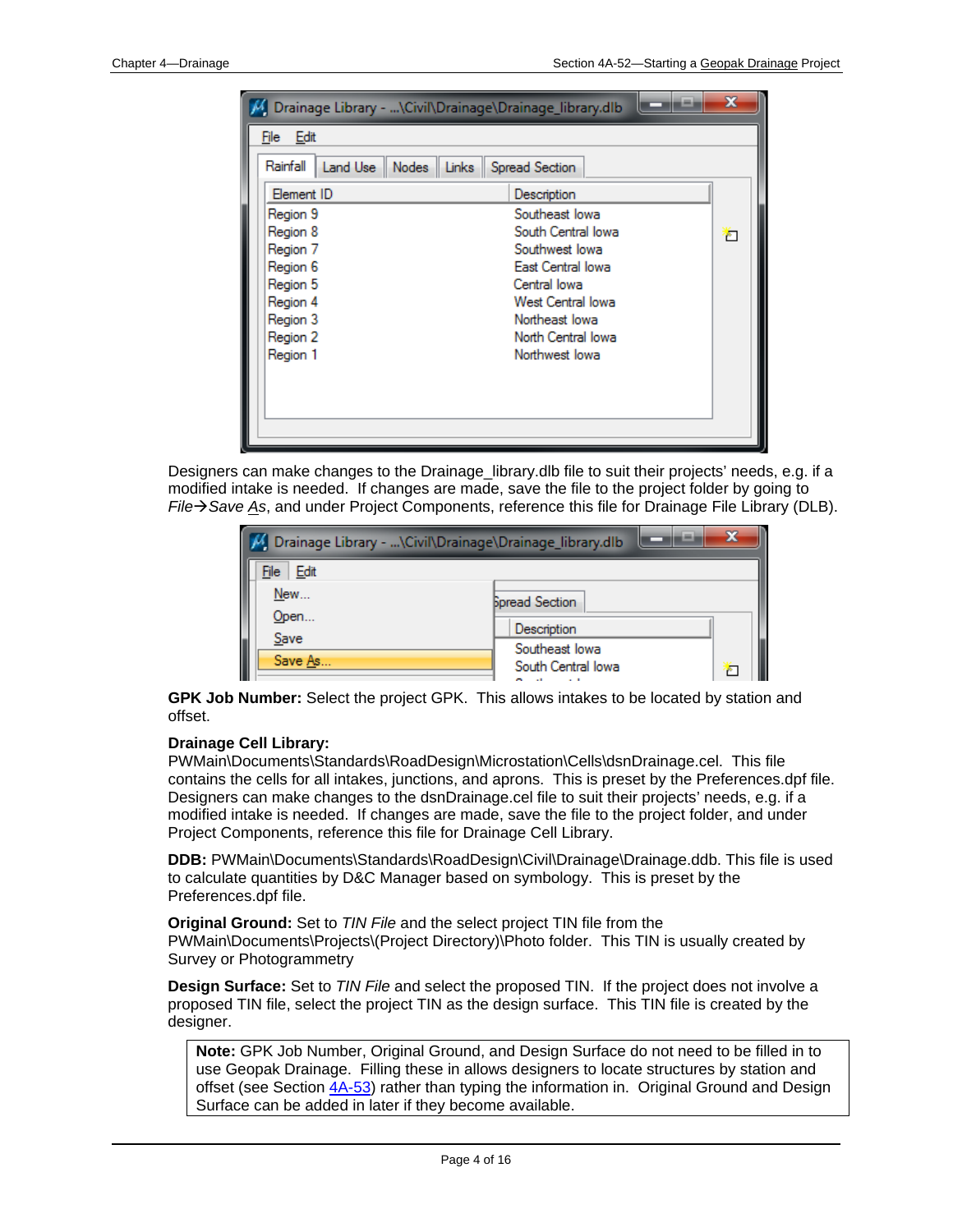#### **Rainfall Parameters**

Use this dialog box to select the appropriate region the project is located in.

**Rational Method/Rainfall Source:** Select the appropriate Iowa Sectional Code using Table 2 of Section 4A-5.

**SCS Method:** This is an alternative to the Rational Method and typically is not used by the Office of Design.

#### **Land Use Options**

This dialog box allows designers to choose a table which will assign runoff coefficient values to specific land types defined by line symbology. The Office of Design hasn't yet developed its own land use symbology tables for drainage. Designers can skip this dialogue box.

| Preferences - Land Use Options                                                                        |                                                                           | х<br>-                                 |
|-------------------------------------------------------------------------------------------------------|---------------------------------------------------------------------------|----------------------------------------|
| File                                                                                                  |                                                                           |                                        |
| Options<br>Units<br><b>Project Components</b>                                                         | Rational Method<br>(a) Single Land Use Item:<br>Multiple Land Use Item:   | Table 3- ASCE/WPCF                     |
| Rainfall Parameters                                                                                   | Land Use Item                                                             | Weight Style<br>Level Color            |
| Land Use Options                                                                                      |                                                                           |                                        |
| <b>Frequency Options</b><br><b>Intensity Option</b><br><b>Junction Losses</b><br><b>Inlet Options</b> | Sample Land Use                                                           | Symbology:<br>$\overline{\phantom{a}}$ |
| Node Options<br>Link Options<br>Profile Options                                                       | <b>SCS Method</b><br>(a) Single Land Use Item:<br>Multiple Land Use Item: | Table 3- ASCF/WP                       |
| Plan Symbology<br><b>Updates</b><br>Save Options                                                      | Land Use Item                                                             | Weight Style<br>Color<br>Level         |
| ОΚ<br>Cancel                                                                                          | Table 3- ASCE/WPCF                                                        | Symbology:<br>$\overline{\phantom{a}}$ |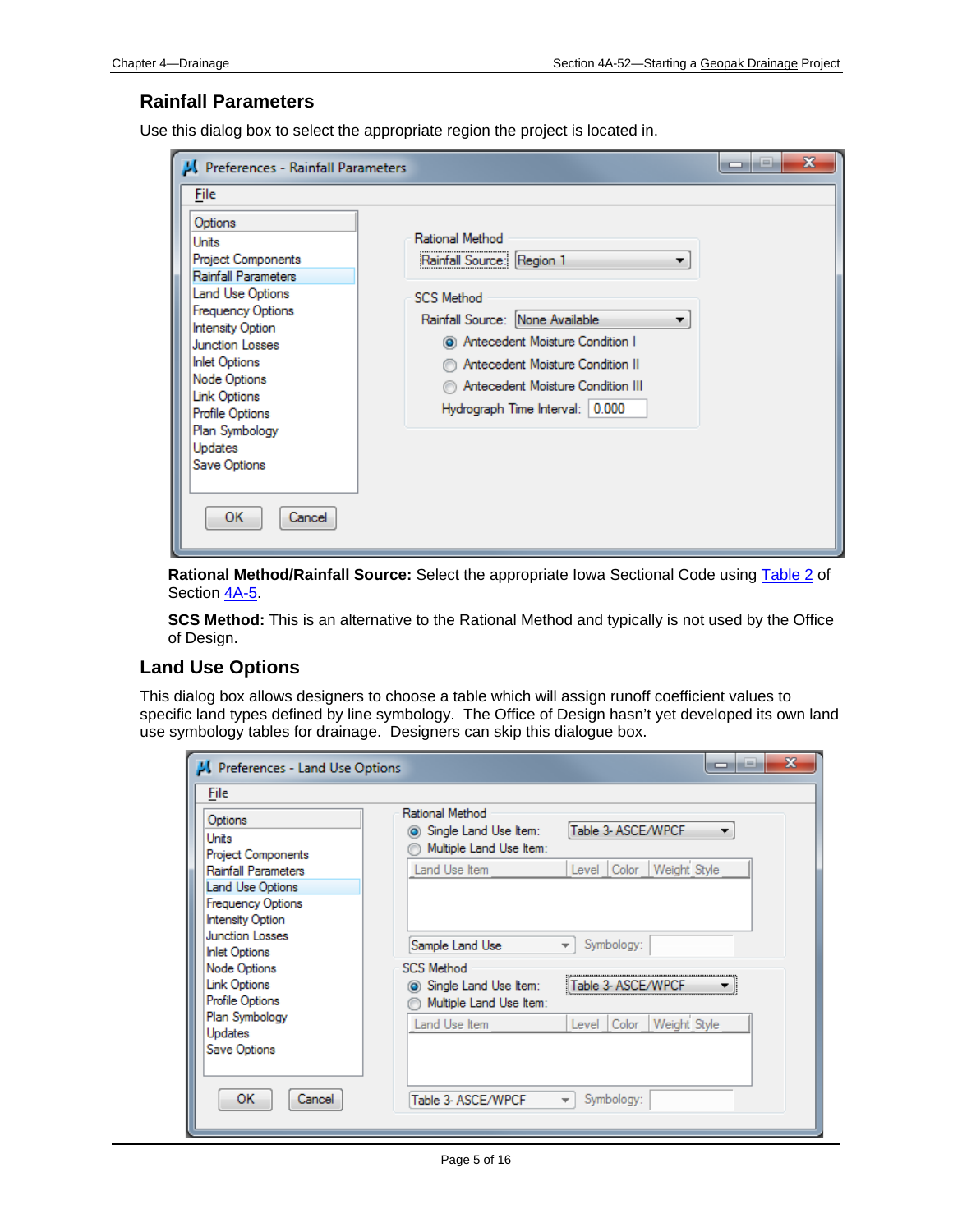## **Frequency Options**

Use this dialog box to select the appropriate recurrence interval (frequency).

| Preferences - Frequency Options                                                                                                                                                                                                                                                                                                 |                                                                                                                                                                                                                                                                                                                               | x<br>هي<br>- |
|---------------------------------------------------------------------------------------------------------------------------------------------------------------------------------------------------------------------------------------------------------------------------------------------------------------------------------|-------------------------------------------------------------------------------------------------------------------------------------------------------------------------------------------------------------------------------------------------------------------------------------------------------------------------------|--------------|
| <b>File</b>                                                                                                                                                                                                                                                                                                                     |                                                                                                                                                                                                                                                                                                                               |              |
| Options<br>Units<br><b>Project Components</b><br><b>Rainfall Parameters</b><br>Land Use Options<br><b>Frequency Options</b><br><b>Intensity Option</b><br>Junction Losses<br><b>Inlet Options</b><br>Node Options<br><b>Link Options</b><br>Profile Options<br>Plan Symbology<br><b>Updates</b><br>Save Options<br>ОΚ<br>Cancel | Drainage Library (DLB): \Geopak\Drainage\Drainage library.dlb<br>Rational Frequency Options<br><b>Runoff Coefficient</b><br>Computation<br>Frequency:<br>Peaking Factor:<br>1.0000<br>10 Year<br>▼<br><b>SCS Frequency Options</b><br><b>Runoff Coefficient</b><br>Cumulative<br>Peaking Factor:<br>Frequency:<br>1.0000<br>▼ |              |

Rational Frequency Options/Computation Frequency: Refer to Table 4 of Section  $4A-5$  to select the appropriate frequency.

**Rational Frequency Options**/**Runoff Coefficient Peaking Factor:** This is used to compensate for reduced infiltration during less frequent, higher intensity storms. The runoff coefficients of Table 1 in Section  $4A-5$  already account for this, so set the Runoff Coefficient Peaking Factor to 1.0.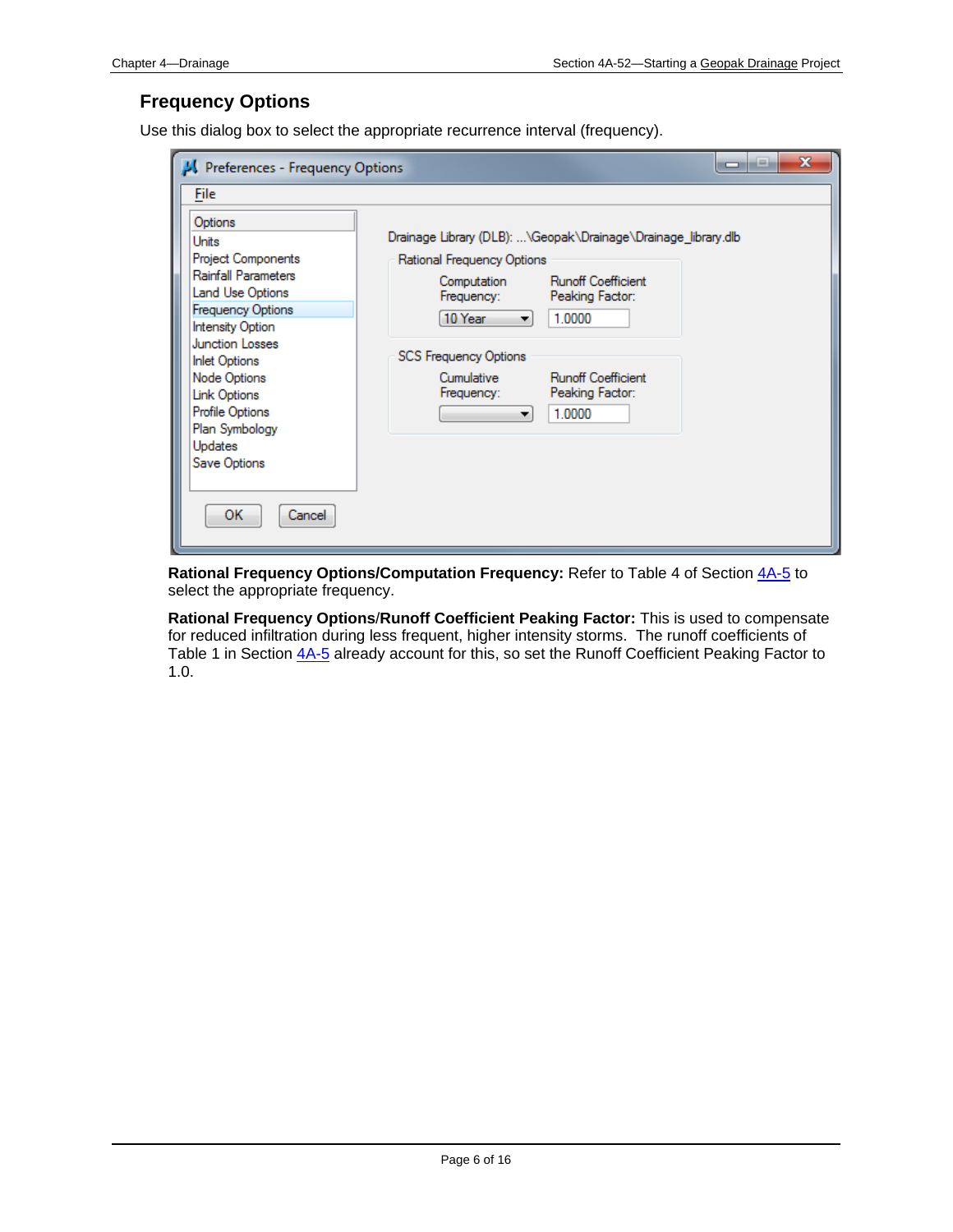#### **Intensity Option**

Use this dialog box to select intensity computations.

| Preferences - Intensity Option                                                                                                                                                                                                                                                                    | х<br>لداد<br>$\overline{\phantom{a}}$                                                                                                                                                                                                                                                                                                                                            |
|---------------------------------------------------------------------------------------------------------------------------------------------------------------------------------------------------------------------------------------------------------------------------------------------------|----------------------------------------------------------------------------------------------------------------------------------------------------------------------------------------------------------------------------------------------------------------------------------------------------------------------------------------------------------------------------------|
| <b>File</b>                                                                                                                                                                                                                                                                                       |                                                                                                                                                                                                                                                                                                                                                                                  |
| Options<br>Units<br><b>Project Components</b><br>Rainfall Parameters<br>Land Use Options<br><b>Frequency Options</b><br>Intensity Option<br><b>Junction Losses</b><br><b>Inlet Options</b><br>Node Options<br>Link Options<br>Profile Options<br>Plan Symbology<br><b>Updates</b><br>Save Options | Drainage Library (DLB): \Geopak\Drainage\Drainage_library.dlb<br>Minimum Time of Concentration: 5.0000<br>Accumulate Pipe Flow Time by: [Full Flow Velocity<br><b>Intensity Options</b><br>© Compute Intensity from Library Rainfall Data Source<br>Absolute Intensity: 0.0000<br>Weight Time of Concentration<br><b>Inlet Computation Only</b><br>0.0000<br>Absolute Intensity: |
| οк<br>Cancel                                                                                                                                                                                                                                                                                      |                                                                                                                                                                                                                                                                                                                                                                                  |

**Minimum Time of Concentration:** The Preferences.dpf file sets this to 5 minutes, the minimum allowed by the Office of Design.

#### **Accumulate Pipe Flow Time by:**

**Uniform Flow Velocity:** Velocity associated with normal flow is used to establish travel time.

**Full Flow Velocity:** Velocity associated with full flow is used to establish travel time. This is the procedure followed in Section  $4A-10$ . The Preferences dpf file defaults to this option.

**Iterative Velocity:** Geopak Drainage makes three passes up and down the network performing runoff and hydraulic calculations. This option provides the most accurate results.

#### **Intensity Options:**

**Compute Intensity from Library Rainfall Data Source:** The Preferences.dpf file defaults to this option – rainfall intensities are already defined in the Drainage Library.

**Absolute Intensity:** This option allows the designer to override the Drainage Library and input a desired rainfall intensity. This is option is not used by the Office of Design.

**Weight Time of Concentration:** Allows the designer to weight times of concentration when combining different types and times of concentration so that the discharge will not decrease. This option is not used by the Office of Design.

**Inlet Computation Only/Absolute Intensity:** Allows designers to override the Drainage Library and input a desired rainfall intensity. This option is not used by the Office of Design.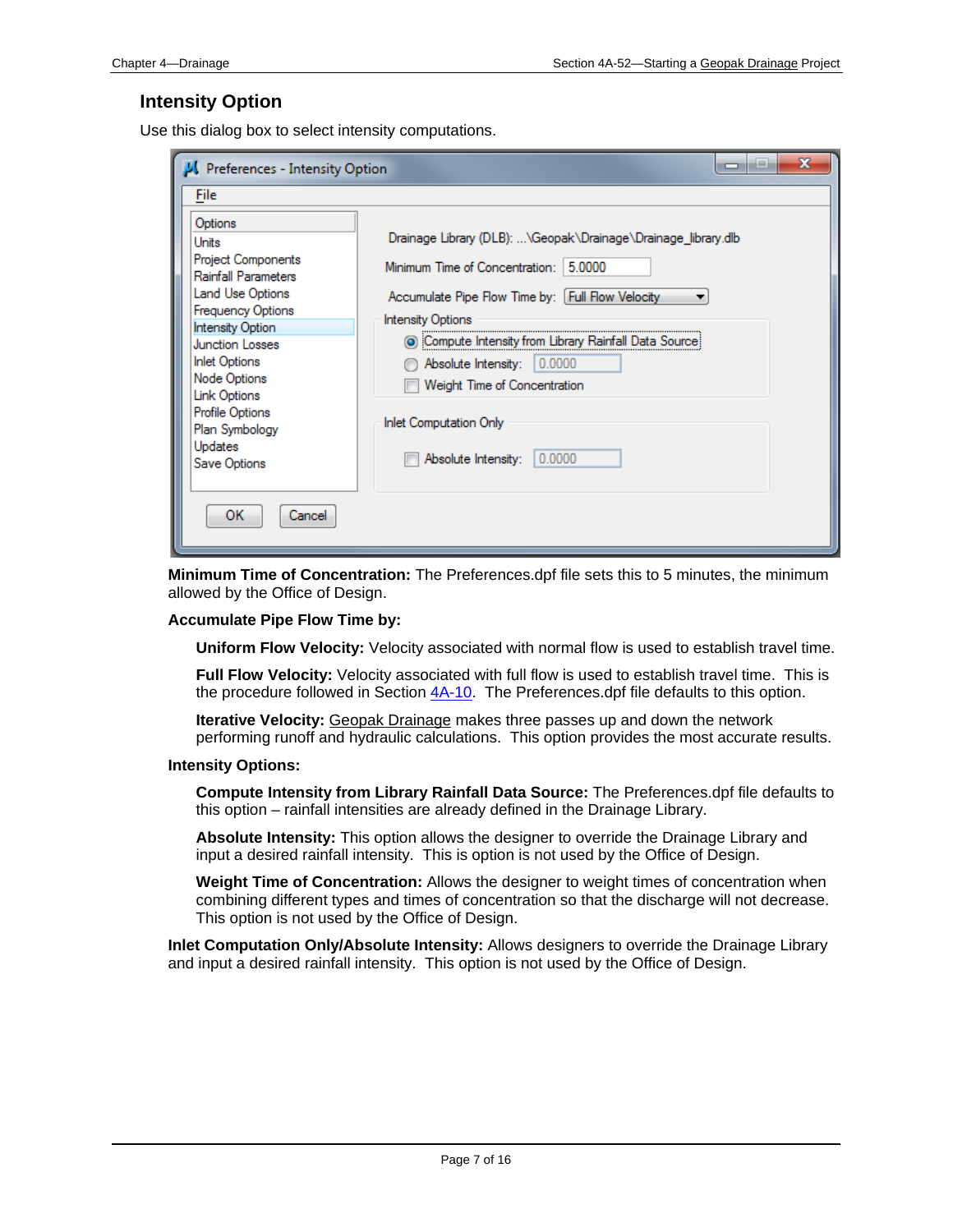#### **Junction Losses**

This dialog box sets the equations and loss coefficients used in link (pipe) hydraulic calculations.

| Preferences - Junction Losses              | أكأيرا<br>-                                              | х |  |
|--------------------------------------------|----------------------------------------------------------|---|--|
| <b>File</b>                                |                                                          |   |  |
| Options                                    | Disable All Junction Loss Computations<br>$\overline{J}$ |   |  |
| Units<br>Project Components                | Loss Velocity: [Actual<br>▼                              |   |  |
| Rainfall Parameters                        | Loss Coefficient - K<br>Description                      |   |  |
| Land Use Options<br>Frequency Options      | 岩草<br>1.0000<br>Pressure Expansion:                      |   |  |
| Intensity Option<br><b>Junction Losses</b> | 岩草<br>1.0000<br>Free Surface Expansion:                  |   |  |
| <b>Inlet Options</b><br>Node Options       | 套手<br>0.5000<br>Pressure Contraction:                    |   |  |
| Link Options                               | 套手<br>0.5000<br>Free Surface Contraction:                |   |  |
| Profile Options<br>Plan Symbology          | ≋∄<br>Bend Loss: Method 1                                |   |  |
| Updates<br>Save Options                    | ⊨≍<br>Terminal Inlet/Junction:<br>1.0000                 |   |  |
|                                            | ₩<br>Simple Junction: [Method $2 -$                      |   |  |
| ОΚ<br>Cancel                               | ₩<br>Method $2 -$<br>Complex Junction:                   |   |  |

**Disable All Junction Loss Computations:** The Preferences.dpf file toggles this on as a default. Leave toggled on when performing preliminary design. Toggle off when doing final design.

**Loss Velocity:** Allows designers to choose if losses will be based on actual flow or full flow. For final design, set this to Actual.

**Pressure Expansion:** Loss coefficient for pressure (full flow) expansions within the system, e.g where a pipe flows into a structure. The Preferences.dpf file sets this to 1.0.

**Free Surface Expansion:** Loss coefficient for free surface (partial flow) expansions within the system, e.g. where a pipe flows into a structures. The Preferences.dpf file sets this to 1.0.

**Pressure Contraction:** Loss coefficient for pressure (full flow) contractions within the system, e.g. where a structure flows into a pipe. The Preferences.dpf file sets this to 0.5.

**Free Surface Contraction:** Loss coefficient for free surface (partial flow) expansions within the system, e.g. where a structure flows into a pipe. The Preferences.dpf file sets this to 0.5.

**Bend Loss:** Method for computing bend losses. The Preferences.dpf file sets this for *Method 1*.

**Terminal Inlet/Junction:** Loss coefficient for terminal inlets or junctions with no upstream pipes. The Preferences.dpf file sets this to 1.0.

**Simple Junction:** Method for computing junction losses at simple junctions – one pipe in and one pipe out. The Preferences.dpf file sets this for *Method 2*.

**Complex Junction:** Method for computing junction losses at complex junctions – multiple pipes in and only one pipe out. The Preferences.dpf file sets this for *Method 2*.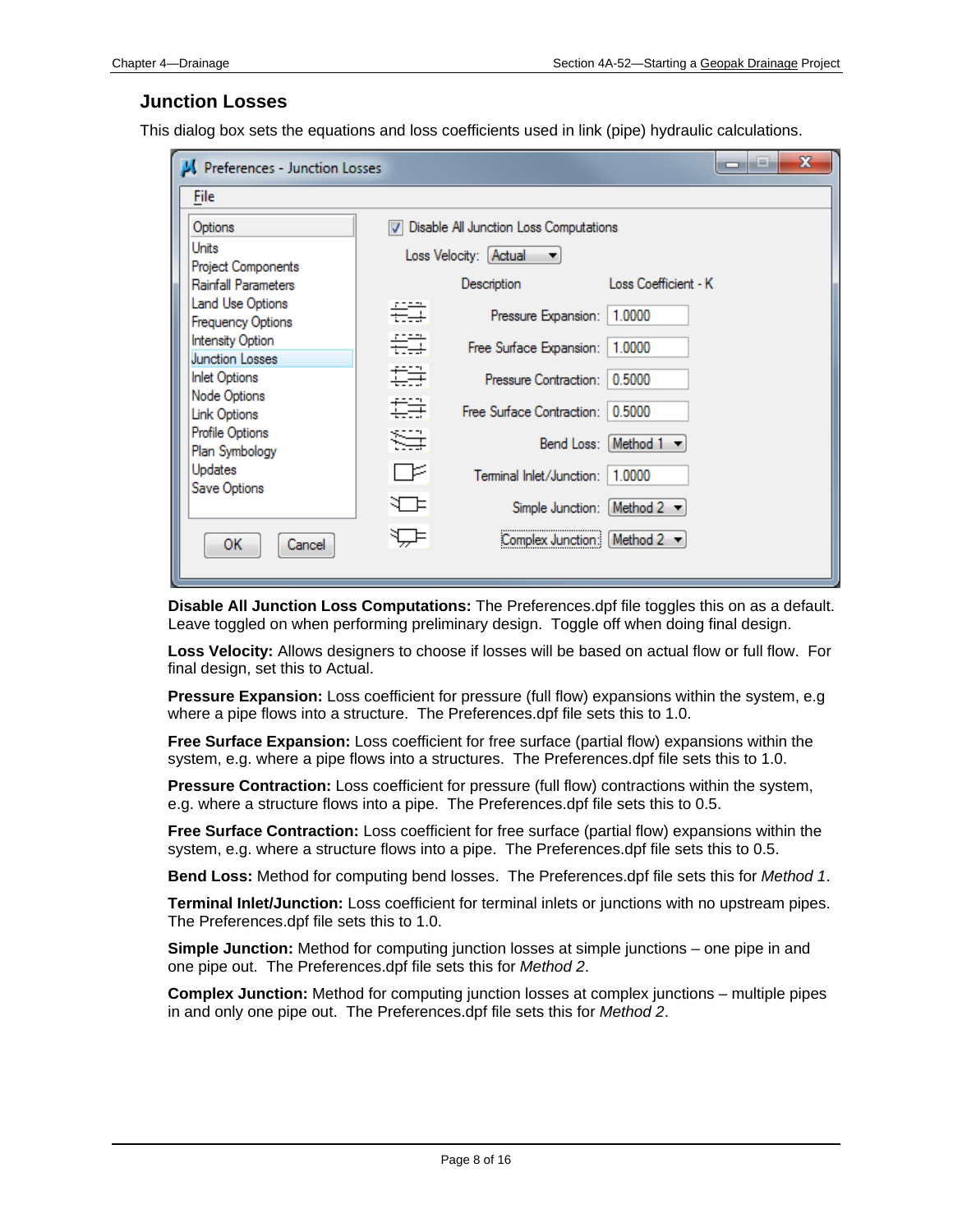#### **Inlet Options**

Use this dialog box to set the defaults for use in the Node Configuration Properties dialog.

| Preferences - Inlet Options                         | x<br>أهل<br>-                                                             |
|-----------------------------------------------------|---------------------------------------------------------------------------|
| File                                                |                                                                           |
| Options                                             |                                                                           |
| Units                                               | Inlet By Pass Options: [By Pass as Total Discharge                        |
| Project Components<br>Rainfall Parameters           | Link By Pass Flow Options: [Do Not Allow Inlet By Pass in Link Discharges |
| Land Use Options                                    | Default Spread n Value: 0.0160                                            |
| <b>Frequency Options</b><br><b>Intensity Option</b> | Extend Superelevation Shapes to Inlet at Shape Slope                      |
| <b>Junction Losses</b>                              |                                                                           |
| <b>Inlet Options</b>                                |                                                                           |
| Node Options                                        |                                                                           |
| Link Options                                        |                                                                           |
| Profile Options<br>Plan Symbology                   |                                                                           |
| Updates                                             |                                                                           |
| Save Options                                        |                                                                           |
|                                                     |                                                                           |
| ОΚ<br>Cancel                                        |                                                                           |

**Inlet By Pass Options:** The Preferences.dpf file sets this to *By Pass as Total Discharge*. This will set bypass flow as the difference between total discharge to the intake and intake capacity. *By Pass as C x Area Product* expresses bypass from an intake as a product of runoff coefficient and area. This product is added to the composite runoff coefficient and area for the next downstream intake.

**Link By Pass Flow Options:** The Preferences.dpf file sets this to *Do Not Allow Inlet By Pass in Link Discharges*. This option will design links (pipes) based on all the flow coming into the intake (i.e. 100% capture). *Allow Inlet By Pass in Link Discharges* will design links (pipes) based on calculated flow captured by the intake.

**Default Spread n Value:** This Preferences.dpf file sets this to 0.016. Typically, pavement determination is not known, so use  $n = 0.016$ . If pavement determination is known, see Table 2 of Section  $4A-6$  to determine n.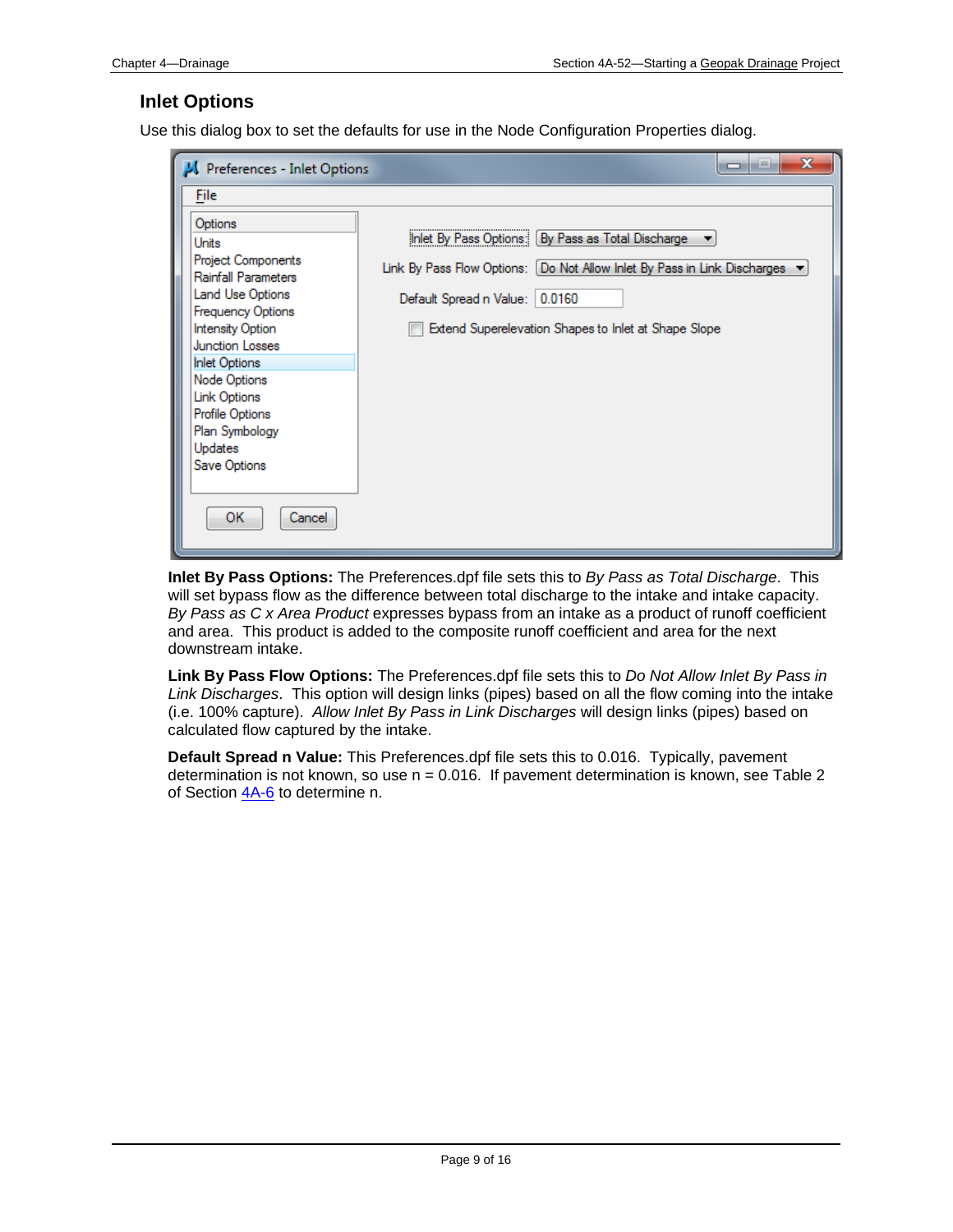## **Node Options**

Use this dialog box to set the node defaults and options.

| Preferences - Node Options                              |                                         | $\mathbf x$<br>اد رص |
|---------------------------------------------------------|-----------------------------------------|----------------------|
| File                                                    |                                         |                      |
| Options                                                 |                                         |                      |
| Units                                                   | Default Node ID Prefix:   I-            |                      |
| <b>Project Components</b><br><b>Rainfall Parameters</b> | Scale Node Cells Scale Factor:   1.0000 |                      |
| Land Use Options                                        | Minimum Freeboard: 0.0000               |                      |
| <b>Frequency Options</b><br>Intensity Option            |                                         |                      |
| <b>Junction Losses</b>                                  |                                         |                      |
| <b>Inlet Options</b>                                    |                                         |                      |
| Node Options                                            |                                         |                      |
| Link Options                                            |                                         |                      |
| Profile Options<br>Plan Symbology                       |                                         |                      |
| Updates                                                 |                                         |                      |
| Save Options                                            |                                         |                      |
|                                                         |                                         |                      |
| OK.<br>Cancel                                           |                                         |                      |

**Default Node ID Prefix:** A prefix can be typed in here that will be added to each node. The Preferences.dpf file sets the prefix as I-. A number will be added to the prefix when the node is defined. Subsequent nodes will be numbered sequentially.

**Scale Node Cells:** Allows designers to scale nodes with a specified scale factor such that node cells can use standard node dimensions, while the cells are scaled in plan view. Leave this toggled off

**Minimum Freeboard:** Freeboard is measured from the hydraulic grade line (HGL) to the intake elevation. The Preferences.dpf file sets this to 0.0. This will trigger a warning message that the HGL has exceeded the intake elevation.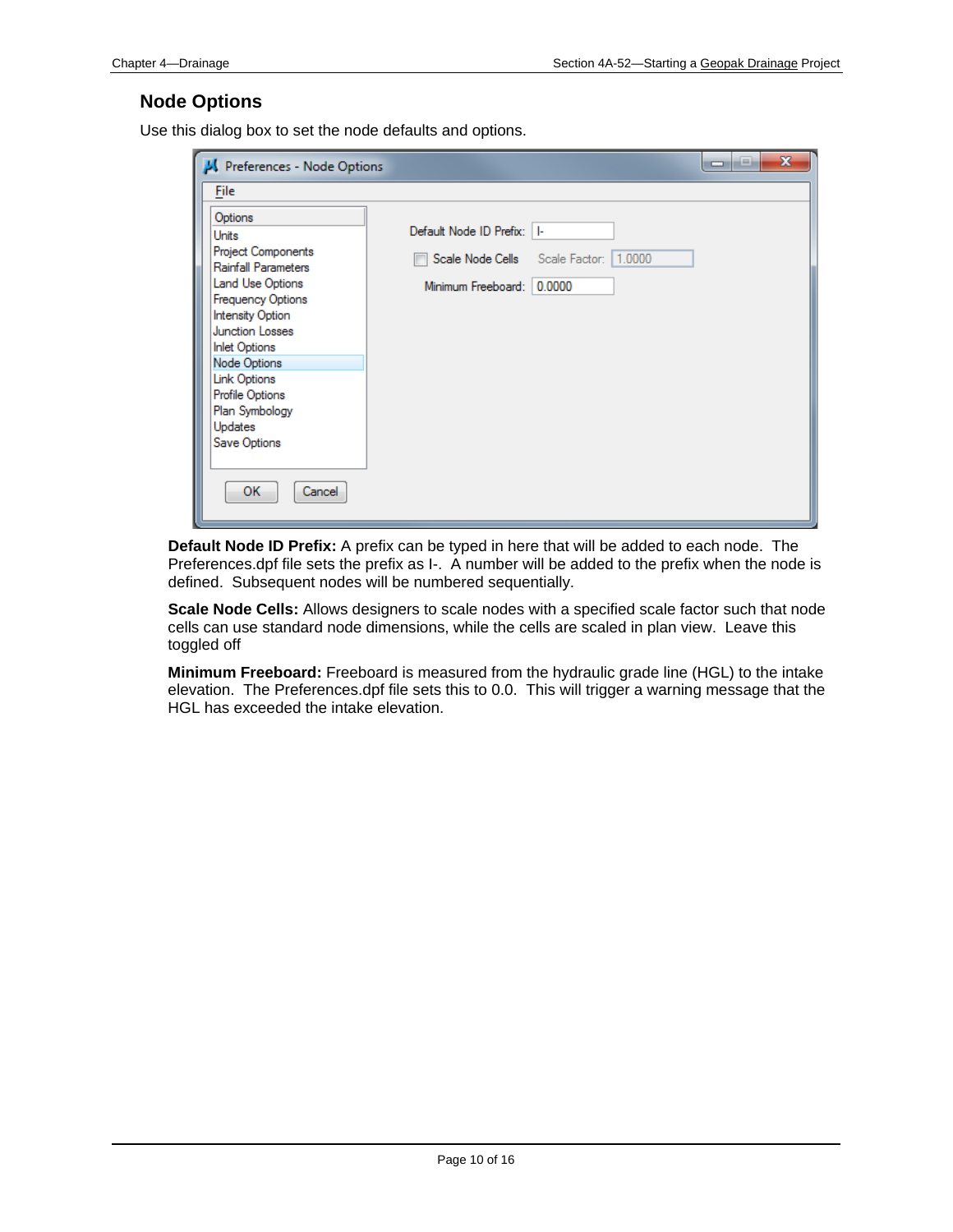#### **Link Options**

Use this dialog box to set link (pipe) defaults and options.

| Preferences - Link Options                                                                                                                                                                                                                                                                                                                                                                                                                                                                                                                          | x<br>-                                                                                                                                                                                                                                                                                   |
|-----------------------------------------------------------------------------------------------------------------------------------------------------------------------------------------------------------------------------------------------------------------------------------------------------------------------------------------------------------------------------------------------------------------------------------------------------------------------------------------------------------------------------------------------------|------------------------------------------------------------------------------------------------------------------------------------------------------------------------------------------------------------------------------------------------------------------------------------------|
| File                                                                                                                                                                                                                                                                                                                                                                                                                                                                                                                                                |                                                                                                                                                                                                                                                                                          |
| Default Link ID Prefix: P-<br>Options<br>Units<br>Link Profile Options<br>Project Components<br><b>Rainfall Parameters</b><br>Land Use Options<br><b>Frequency Options</b><br><b>Link Design Options</b><br><b>Intensity Option</b><br>Design for Maximum Capacity<br><b>Junction Losses</b><br><b>O</b> Design for Full Capacity<br><b>Inlet Options</b><br>Node Options<br>Link Options<br>Profile Options<br>Plan Symbology<br><b>Updates</b><br>Link Criteria File<br>Save Options<br>File Name:<br>Hydraulic GradeLine Options<br>ок<br>Cancel | Design Optimization: Minimize Depth of Cover<br>Elevation Option: at Actual Link End ▼<br>Design Partial Capacity (d/D) Ratio:   1.0000<br>Design Partial Capacity (q/Q) Ratio: 1.0000<br>Link Slope Decimal: No Rounding<br>Q<br>Hydraulic Gradeline Basis: Equal Hydraulic Gradeline ▼ |

**Default Link ID Prefix:** A prefix can be typed in here that will be added to each link. The Preferences.dpf file sets the prefix as P-. A number will be added to the prefix when the link is defined. Subsequent links will be numbered sequentially.

#### **Link Profile Options:**

**Design Optimization:** When designers define links, they have the option of establishing a pipe profile envelope based on constraints on maximim and minimum crown and invert elevations. The options below allow designers to set Geopak Drainage to design pipe based on the pipe profile envelope.

**Minimize Pipe Size:** This option uses the entire envelope to size pipes by adjusting pipe slope to minimize pipe size.

**Minimize Pipe Cover:** This option minimizes depth of cover based on top of the envelope, minimum soffit elevation, and the pipe fitting this slope configuration. The Preferences.dpf file sets this as the default.

**Elevation Option:** The Preferences.dpf file sets this as *at Actual Link End*. Calculations will be performed and labels placed based on end of the pipe at the wall face of the node.

#### **Link Design Options:**

**Design for Maximum Capacity:** This option sizes pipe using maximum capacity, which occurs at less than full flow.

**Design for Full Capacity:** This option sizes pipe using full flow. This is the procedure used in Section 4A-10. The Preferences.dpf file sets this as the default.

**Design Partial Capacity (d/D) Ratio:** The ratio of depth of flow to diameter of pipe is used to size pipe. The designer chooses the ratio.

**Design Partial Capacity (q/Q) Ratio:** The ratio of discharge to pipe capacity is used to size pipe. The designer chooses the ratio.

**Link Slope Decimal:** This sets the number of decimal places reported for link (pipe) slopes.

**Link Criteria File:** Name of criteria file used to draw links onto cross sections.

**Hydraulic GradeLine Options/Hydraulic Gradeline Basis:** The Preferences.dpf file sets this to *Equal Hydraulic Gradeline*. This option assumes the starting downstream hydraulic gradeline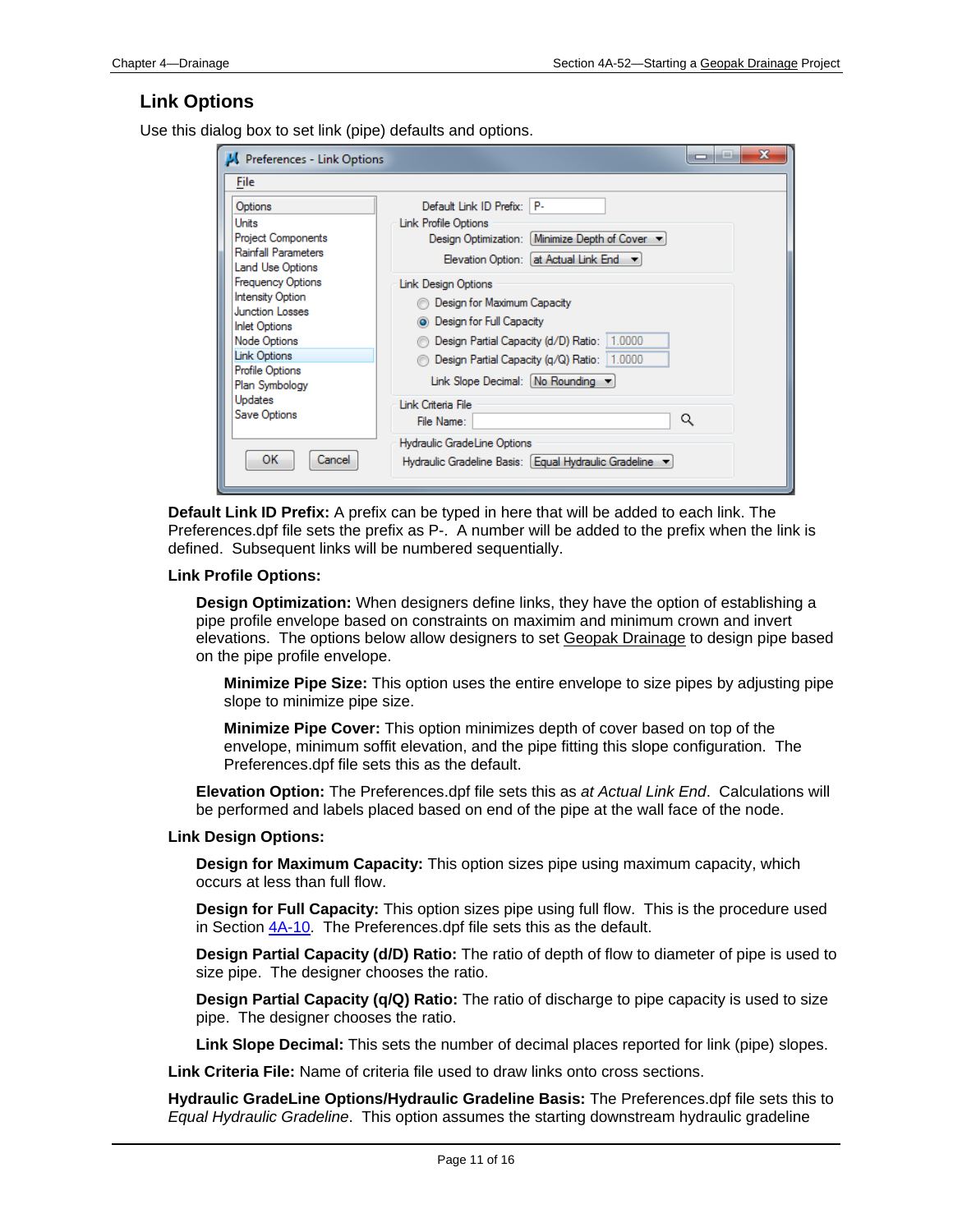(HGL) is equal to the upstream HGL (plus junction losses if applicable) of the downstream link. This is the procedure used by the Office of Design.

## **Profile Options**

Use this dialog box to set naming convention defaults when including profiles in cross sections.

| Preferences - Profile Options                                                                                                                                                                                                                                                                       | $\mathbf x$<br>لعارص                                          |  |
|-----------------------------------------------------------------------------------------------------------------------------------------------------------------------------------------------------------------------------------------------------------------------------------------------------|---------------------------------------------------------------|--|
| File                                                                                                                                                                                                                                                                                                |                                                               |  |
| Options<br>Units<br>Project Components<br>Rainfall Parameters<br>Land Use Options<br>Frequency Options<br>Intensity Option<br><b>Junction Losses</b><br><b>Inlet Options</b><br>Node Options<br><b>Link Options</b><br>Profile Options<br>Plan Symbology<br>Updates<br>Save Options<br>ОΚ<br>Cancel | Default Profile ID Prefix:<br>Create Cogo Chains and Profiles |  |
|                                                                                                                                                                                                                                                                                                     |                                                               |  |

**Default Profile ID Prefix:** Toggle on to add a prefix that will be added to each profile. A number will be added to the prefix when the profile is defined. Subsequent profiles will be numbered sequentially.

**Create Chains and Profiles:** Toggle on to store links in the GPK. The link name is used as both the chain and profile name. Stationing starts at 0+00.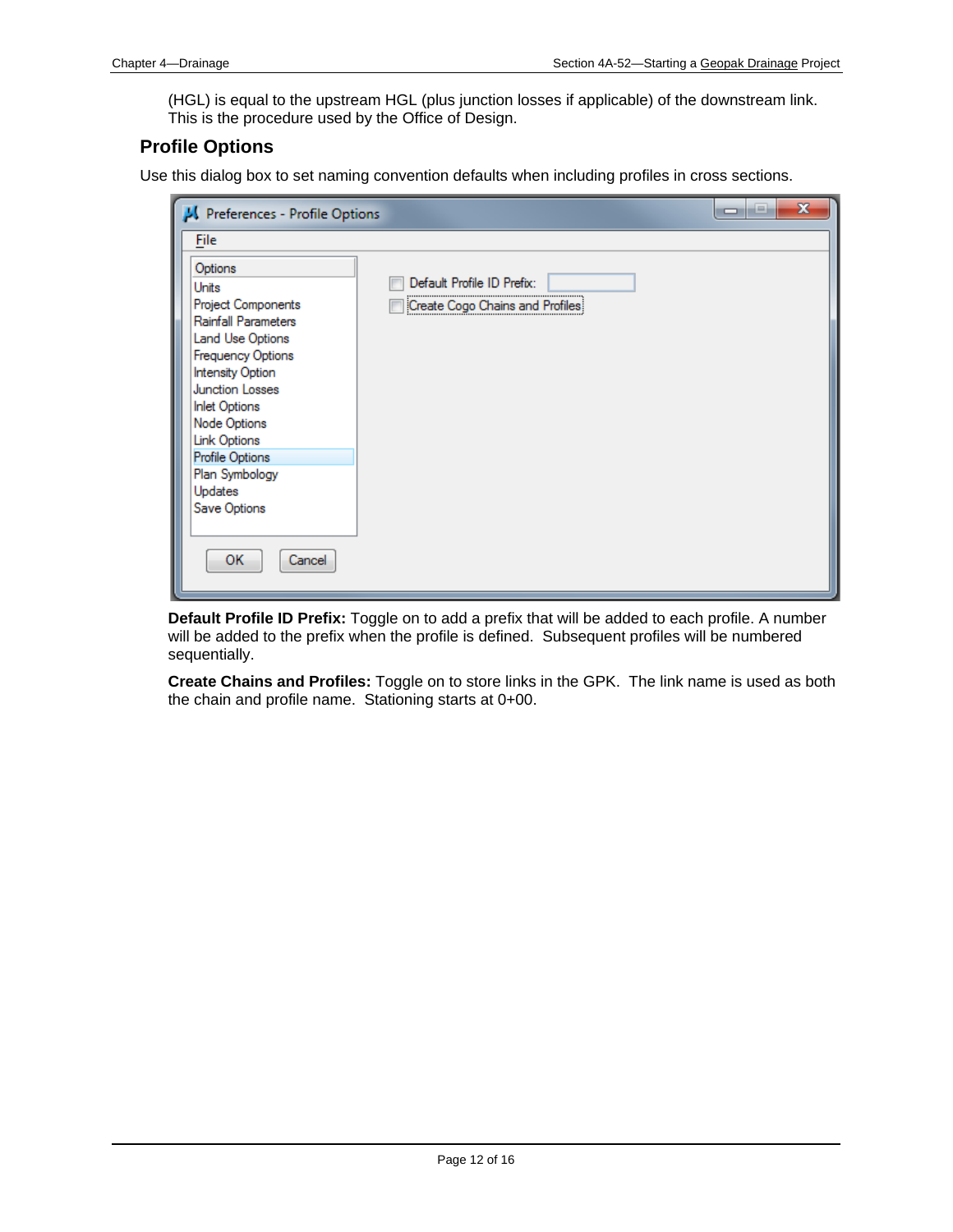## **Plan Symbology**

The Plan Symbology dialog box is used to establish element symbology for drawing drainage features. Currently, the Office of Design has symbology prepared for Pipes, Inlets, Junctions, Outlets, and Other. The Preferences.dpf file sets symbology as follows:

|        | <b>Pipes</b>      | Inlets, Outlets, & Other | <b>Junctions &amp; Outlets</b> |
|--------|-------------------|--------------------------|--------------------------------|
| Level  | dsnSewerStormPipe | dsnSewerStormIntake      | dsnSewerStormUA                |
| Color  | By Level          | By Level                 | By Level                       |
| Style  | Pipe Flow         | By Level                 | By Level                       |
| Weight | By Level          | By Level                 | By Level                       |

To change Linear symbology, double-click in the feature box to open the Set Feature dialog box (example shown is for Pipes).

| Preferences - Plan Symbology                                |                    |                             |                     |       | x<br>$=$<br>$\qquad \qquad \Box$ |
|-------------------------------------------------------------|--------------------|-----------------------------|---------------------|-------|----------------------------------|
| File                                                        |                    |                             |                     |       |                                  |
| Options                                                     |                    | <b>Plan View Parameters</b> |                     |       |                                  |
| Units                                                       | Component          | Linear                      | Text                | Label | Double-click in                  |
| <b>Project Components</b><br><b>Rainfall Parameters</b>     | Areas:             |                             | Sample              |       | here to change                   |
| <b>Land Use Options</b>                                     | Pipes:             |                             | Sample              |       | linear symbology                 |
| Frequency Options<br><b>Intensity Option</b>                | Ditches:           |                             | Sample              |       |                                  |
| <b>Junction Losses</b>                                      | Culverts:          |                             | Samp <sup>1</sup> e |       |                                  |
| <b>Inlet Options</b><br>Node Options<br><b>Link Options</b> | <b>Nodes</b>       | Set Node Cell Symoolog      |                     |       |                                  |
| Profile Options                                             | Inlets:            |                             | az nple             |       |                                  |
| Plan Symbology<br>Updates                                   | Junctions:         |                             | Sample              |       | Double-click in                  |
| Save Options                                                | Outlets:           |                             | Sample              |       | here to change                   |
|                                                             | Other:             |                             |                     |       | text symbology                   |
| <b>OK</b><br>Cancel                                         |                    |                             | Sample              |       |                                  |
|                                                             | Headwall:          |                             | Sample              |       |                                  |
|                                                             |                    |                             |                     |       |                                  |
|                                                             | <b>Set Feature</b> |                             |                     |       |                                  |
|                                                             | Symbology          | Level: dsnSewerStomPipe     |                     |       |                                  |
|                                                             |                    |                             |                     |       |                                  |
|                                                             | Color:             | ByLevel                     |                     |       |                                  |
|                                                             | Style:             | <b>Pipe Flow</b>            |                     |       |                                  |
|                                                             | Weight:            |                             | (10) ByLev ▼        |       |                                  |
|                                                             |                    |                             |                     |       |                                  |

Cancel

OK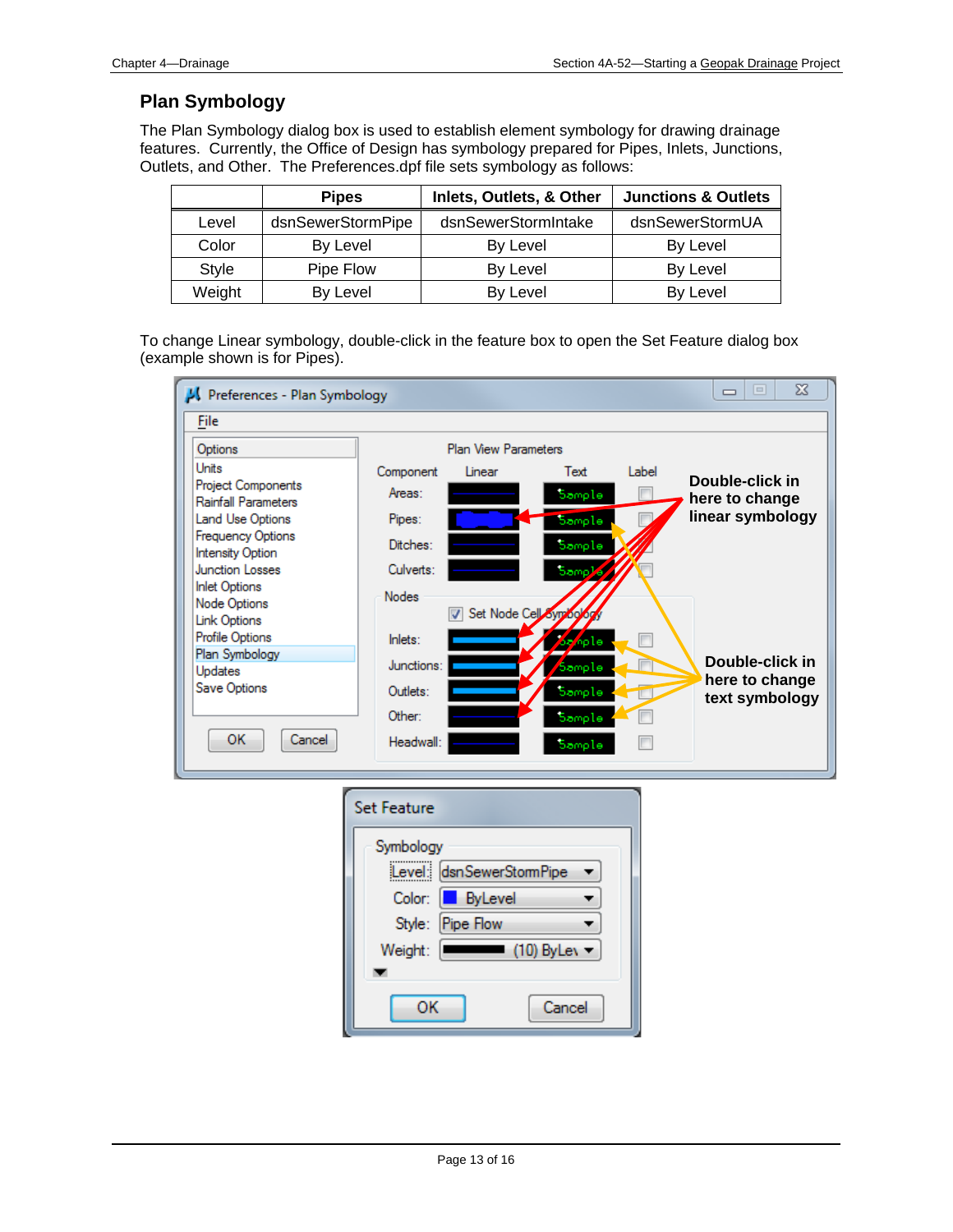To set Text symbology, double-click in the feature box to open the Set Feature dialog box. The Preferences.dpf file sets text symbology to a non-plotable level.

| <b>Set Feature</b>                                                                                                    |                                   |
|-----------------------------------------------------------------------------------------------------------------------|-----------------------------------|
| Symbology<br>Level: dsnNonPlotable<br><b>ByLevel</b><br>Color:<br>Weight:                                             | $(0)$ ByLeve $\blacktriangledown$ |
| <b>Text Preferences</b><br>Set Justification<br>8.000<br>$\mathbf{Th}$ :<br>Tw: 8.000<br><b>R:</b> 3 0 STANDARD<br>ок | Sample<br>Cancel                  |

Use Geopak Labeler to label the components and nodes when the design is finished.

#### **Updates**

Use this dialog box to establish what data is updated automatically during the design process. The Preferences.dpf file toggles all these options on as the default.

| Preferences - Updates                                                                                                                                                                                                                                                                                                    | x<br>المتساهد                                                                                                                                                                                                                                                                                  |
|--------------------------------------------------------------------------------------------------------------------------------------------------------------------------------------------------------------------------------------------------------------------------------------------------------------------------|------------------------------------------------------------------------------------------------------------------------------------------------------------------------------------------------------------------------------------------------------------------------------------------------|
| <b>File</b>                                                                                                                                                                                                                                                                                                              |                                                                                                                                                                                                                                                                                                |
| Options<br>Units<br>Project Components<br>Rainfall Parameters<br>Land Use Options<br><b>Frequency Options</b><br><b>Intensity Option</b><br><b>Junction Losses</b><br><b>Inlet Options</b><br>Node Options<br><b>Link Options</b><br><b>Profile Options</b><br>Plan Symbology<br>Updates<br>Save Options<br>ОΚ<br>Cancel | V Automatic Link Updates on Node Relocations<br>Automatic Update Area data on Network Design<br>Automatic Update Node data on Network Design<br>V Automatic Update Link data on Network Design<br>Automatic Update Profiles on Network Design<br>ॼ<br>Automatic Update Network on Profile Edit |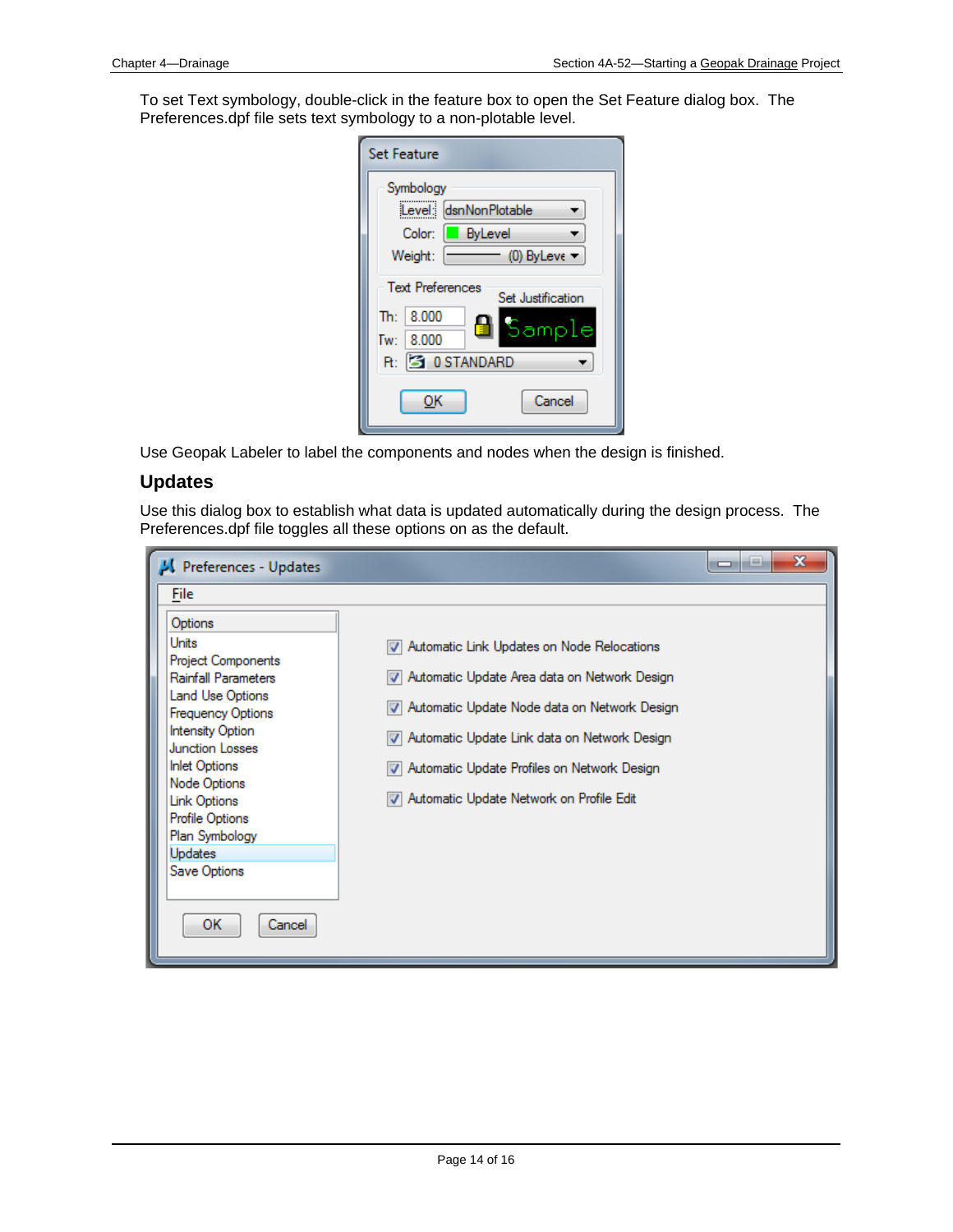## **Save Options**

This dialog box is used to set the designer's save options.

| $\overline{\mathbf{x}}$<br>العارات<br>Preferences - Save Options                                                                                      |                                                                                                             |  |  |
|-------------------------------------------------------------------------------------------------------------------------------------------------------|-------------------------------------------------------------------------------------------------------------|--|--|
| File<br>Options<br>Units<br>Project Components<br><b>Rainfall Parameters</b><br>Land Use Options<br><b>Frequency Options</b><br>Intensity Option      | Automatically Save Drainage Updates<br>Automatic Backup<br>Automatic Save: None<br>$\overline{\phantom{a}}$ |  |  |
| <b>Junction Losses</b><br><b>Inlet Options</b><br>Node Options<br><b>Link Options</b><br>Profile Options<br>Plan Symbology<br>Updates<br>Save Options |                                                                                                             |  |  |
| OK.<br>Cancel                                                                                                                                         |                                                                                                             |  |  |

**Automatically Save Drainage Updates:** Saves the .gdf file every time an Apply command is issued from any Drainage dialog. The Preferences.dpf file toggles this option on.

**Automatic Backup:** Creates a .bak file when the project is opened. Designers are advised to create a backup file.

**Automatic Save:** Allows the designer to set a specified time interval to automatically save the .gdf file.

The project has been setup. Click OK and save your changes.

Exit Geopak Drainage by going to *Drainage→ Project→ Exit* 

Reopen Geopak Drainage by going to *Drainage* → *Project* → Open

## **Printing Project Preferences**

Designers can print project preferences by going to *ProjectExportPreferences to ASCII*.

| x<br>DRAINAGE - Cheslea Creek.gdf - [No Active Network] |                                      |                                       |  |
|---------------------------------------------------------|--------------------------------------|---------------------------------------|--|
|                                                         | Project<br>Component Network Reports | <b>Utilities</b><br><b>Tool Boxes</b> |  |
|                                                         | New<br>Open                          |                                       |  |
|                                                         | Save<br>Save As                      |                                       |  |
|                                                         | Preferences                          |                                       |  |
|                                                         | Drainage Library                     |                                       |  |
|                                                         | Import                               |                                       |  |
|                                                         | <b>Export</b>                        | To Network                            |  |
|                                                         | Exit                                 | To SWMM5                              |  |
|                                                         | \Design\Drainage\Cheslea Creek.gdf   | <b>Preferences to ASCII</b>           |  |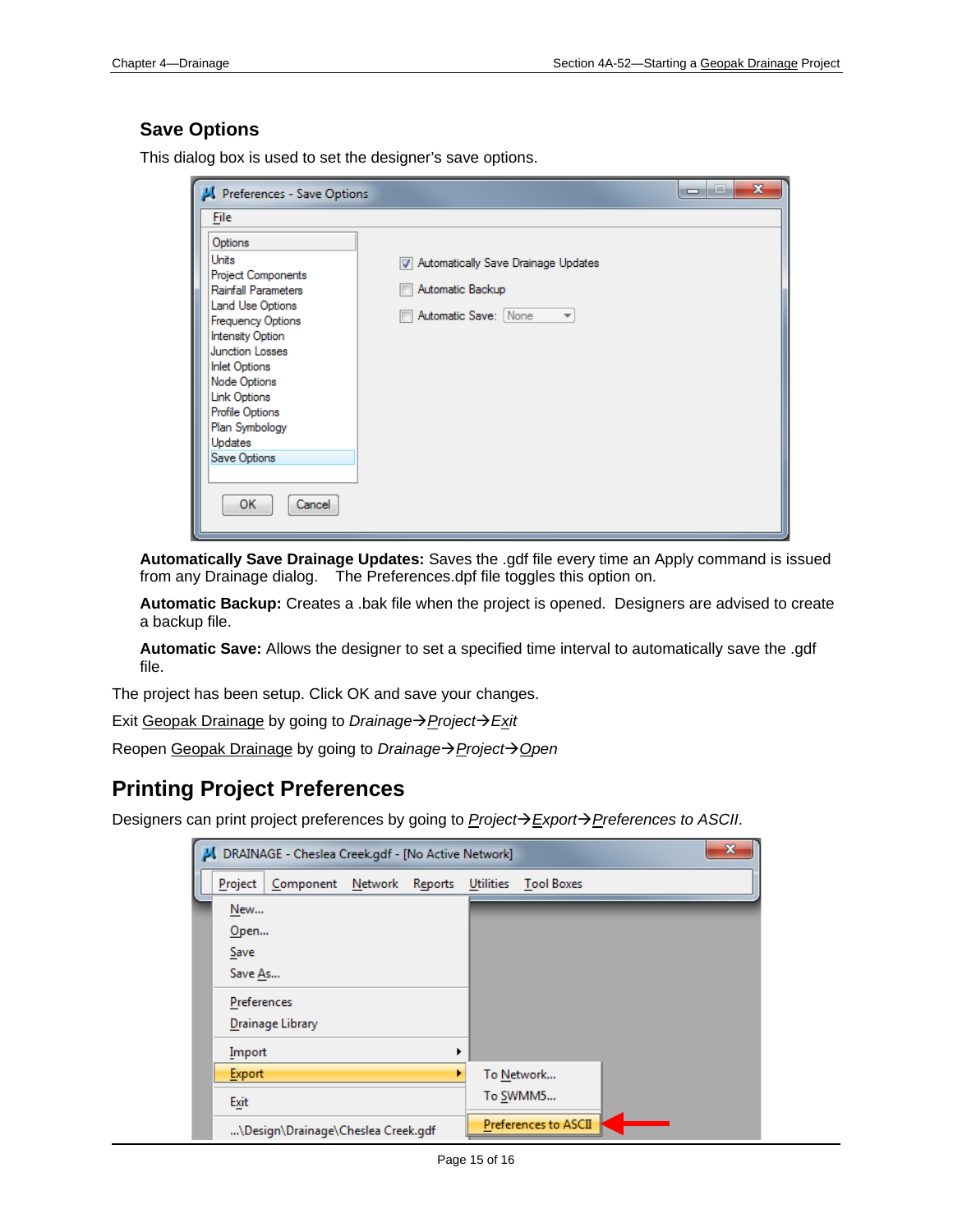This will create a .drp file which can be opened using MicroSoft Word.